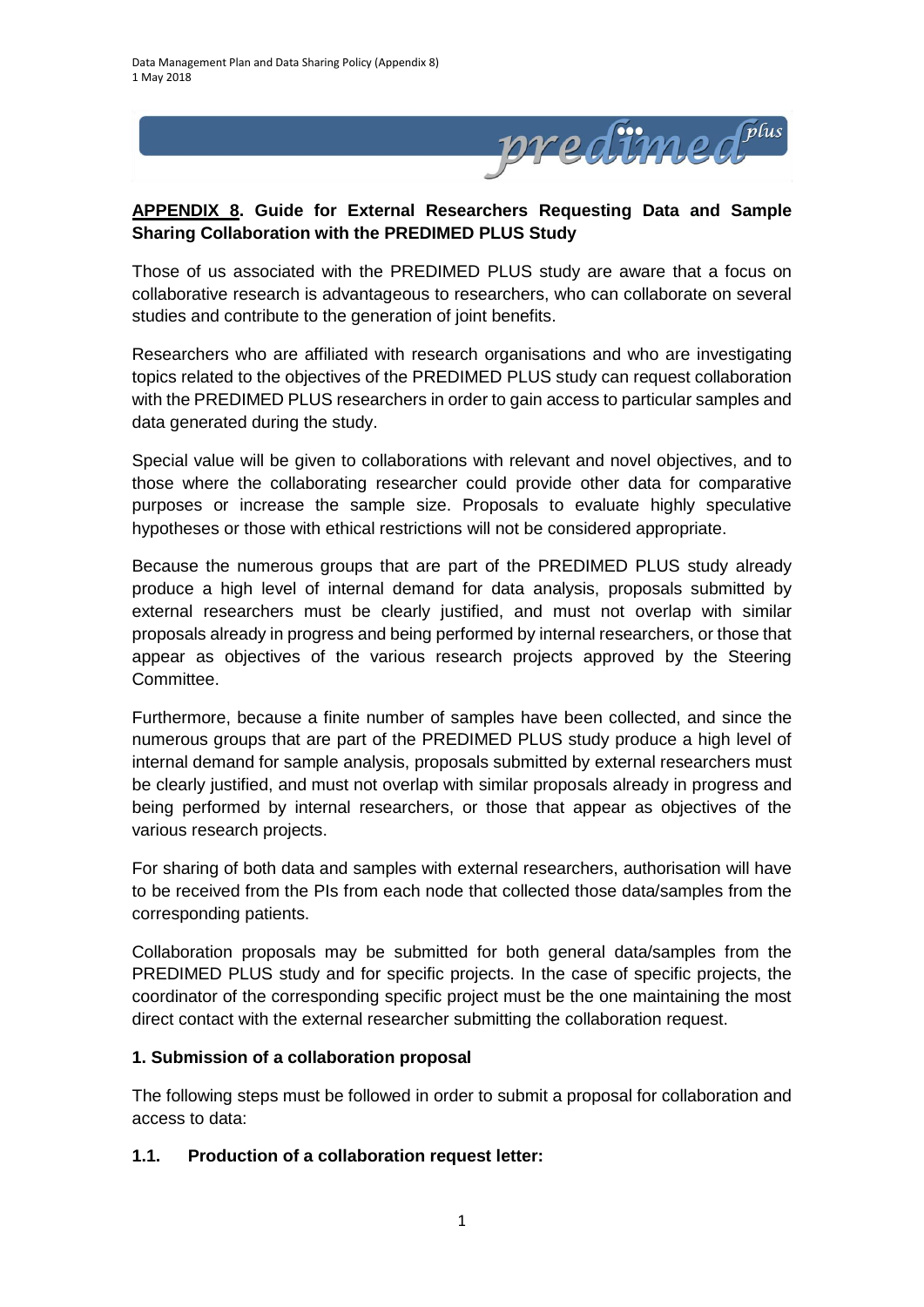Data Management Plan and Data Sharing Policy (Appendix 8) 1 May 2018

This letter is addressed to the Steering Committee for the PREDIMED PLUS study (predimed plus scommittee@googlegroups.com), and in it the investigator must provide a general description of the collaboration request, along with a brief CV summarising his or her research activities. The benefits of the collaboration must also be described (see further details on the form attached as APPENDIX 7. Collaboration Request Form for Outside Researchers).

**1.2. Completion of the collaboration request form for outside researchers** for the PREDIMED PLUS study, in order to access data and samples generated during the PREDIMED PLUS study.

This form is also used to submit further details about the study: hypothesis, objectives, methodology, variables requested, sample size, duration of the study, etc.

# **2. Submission and evaluation of the proposal**

The proposal must be submitted electronically to the Steering Committee for the study during the first week of each month. Each proposal will be assessed and assigned a status: accepted, corrections needed, or rejected.

The basic criteria used to evaluate the proposals will be the following:

- The scientific excellence of the proposal
- The strategic priority of the proposal, with respect to the PREDIMED PLUS studies in progress, in order to avoid unnecessary duplication of work
- The scientific research background of the person or group submitting the request
- The scientific quality and capacity to administer the project
- The proposed study's compliance with the contents of the informed consent form signed by the participants whose data is being requested
- The number of samples requested and viability of making them available

# **3. Conditions for access to data requested from the PREDIMED PLUS study**

If the proposal is accepted, a **Collaboration Agreement** (*Appendix 9*) will first need to be signed. This document contains details on the terms and conditions under which access to the requested data is being granted, and these terms and conditions must be accepted by the collaborating researcher. New authorisation from the PREDIMED PLUS study's Ethics Committee may also be required, depending on the type of study proposed (the centralised committee or those from the various recruiting nodes from which data are being requested).

Because the PREDIMED PLUS study does not currently have a data management system based on data enclaves, which would give external researchers the ability to access data for the variables in securely but without the ability to modify or copy them, some additional requirements must be specified in order to ensure the security, integrity, and confidentiality of the data.

External researchers who are only requesting data will be given a password which is used to access a data file that contains the variables requested. In order to better protect the identities of the participants, this data file is anonymised, without any variables that could serve as identifiers. The corresponding metadata will also be provided. However,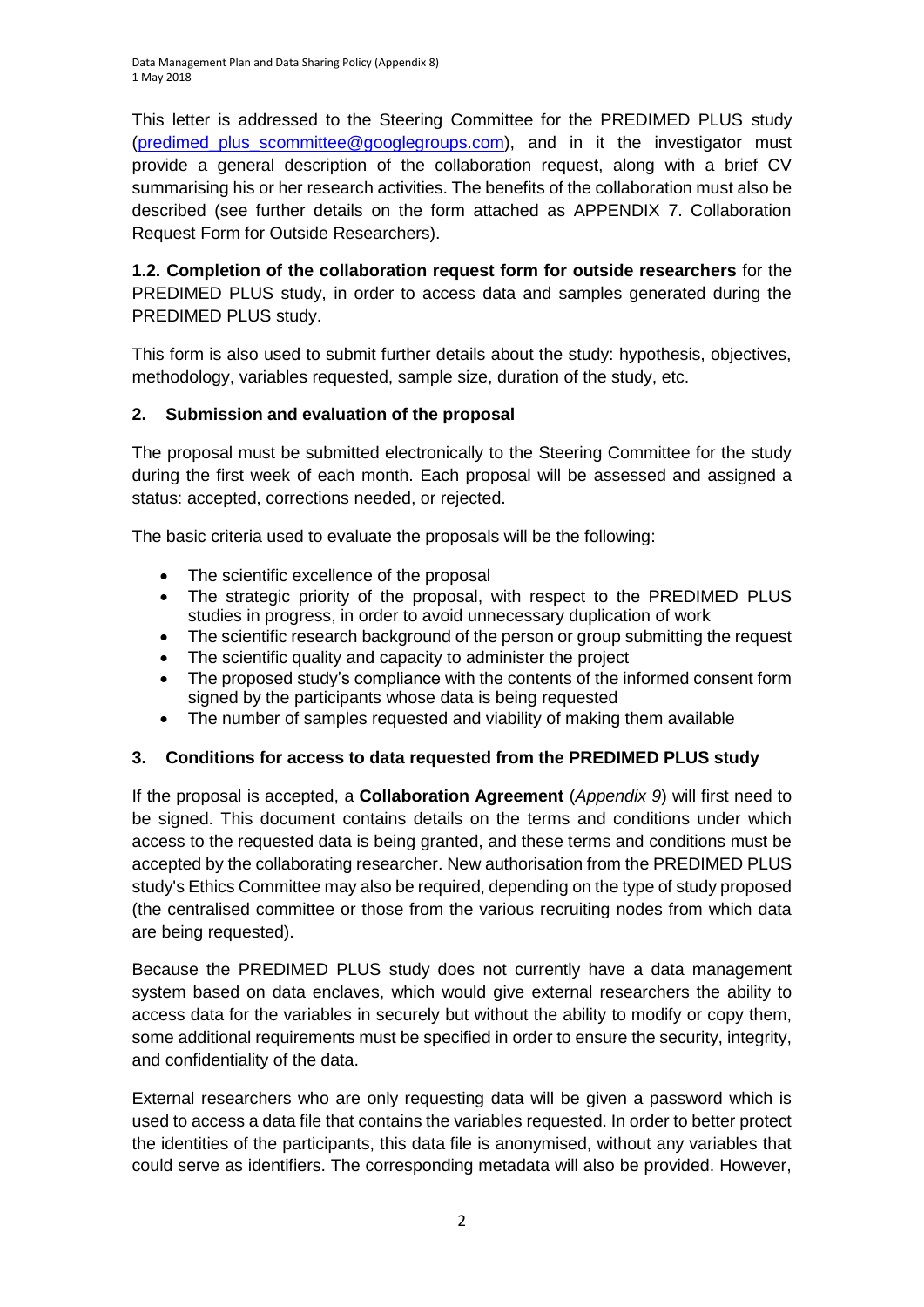when an external researcher is requesting data and samples at the same time, an identifier is required to connect the data from the determinations performed on the samples with the data file for the patient. The PREDIMED PLUS ID appears on the freezer tube used for samples, and this ID would provide direct access to the patient's identity. Therefore, in order to minimise this risk, the external researcher must provide this data to a collaborating researcher from the PREDIMED PLUS study after the samples have been analysed. The internal researcher will then merge the files containing the sample determinations with the rest of the data required, and then provide the external researcher with this merged data file that does not contain any identifiers.

Outside researchers must make a commitment to:

- refrain from attempting to identify the individual patients, while maintaining confidentiality.
- maintain the integrity of the data and samples.
- maintain secure environments for storage of data and samples.
- refrain from distributing the data to unauthorised third parties.
- use the data provided only in relation to the specific objectives for the collaboration.
- use the samples exclusively for the determinations approved in the PREDIMED PLUS study, with no permission to perform additional determinations or transfer the samples to other researchers.
- return any remaining samples after the determinations have been completed, under optimal conditions of preservation.
- submit a copy of the results from the determinations performed to the central database for the PREDIMED PLUS study, or to the federated database that will be designated for this purpose if there are technical restrictions on the formats, in order to allow that data to be incorporated after the work period has ended, which is established as 2 years after reception. *In exceptional cases it will be possible to request an extension.*.
- provide each node with a copy of the data corresponding to the samples each node provided whenever a paper is produced using determinations performed on samples from multiple nodes.
- destroy the data provided at the end of the active establishment period for the Collaboration Agreement.
- adhere to the publications policy.

# **4. Data analysis and publications**

The external researcher must ensure the quality of the statistical analyses performed as well as application of best practices. Details must be provided on the software used, and the syntax must be saved and delivered, along with the data, to each node that provided samples used for the determinations.

It will not be possible to authorise new papers for nodes other than the one performing the determinations, until the paper corresponding to that data analysis has published, and unless this takes place in collaboration with those generating the data.